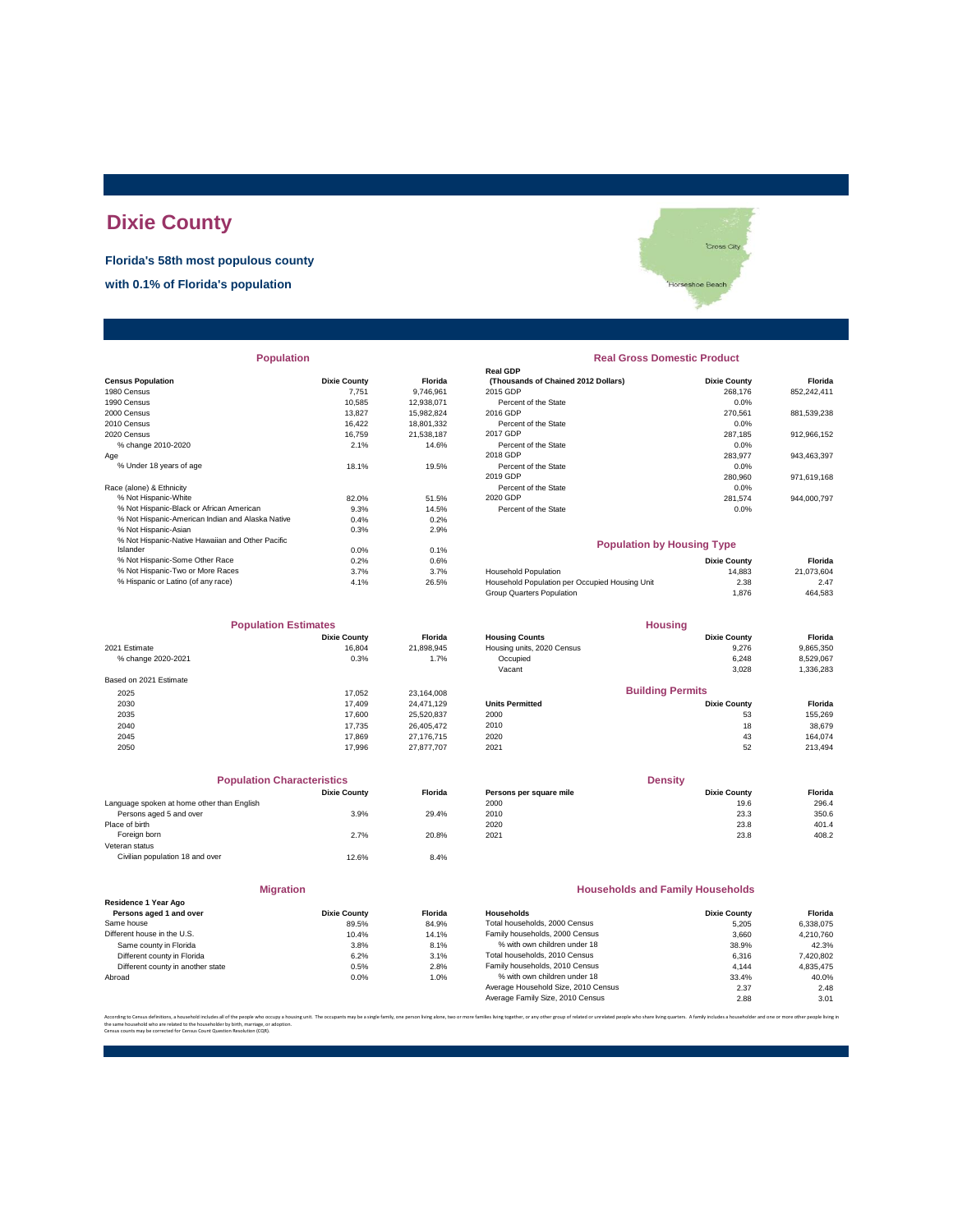#### **Dixie County**

|                                                                              |                     |                   | <b>Employment and Labor Force</b>                  |                     |                |
|------------------------------------------------------------------------------|---------------------|-------------------|----------------------------------------------------|---------------------|----------------|
| <b>Establishments</b>                                                        |                     |                   | <b>Establishments</b>                              |                     |                |
| 2020                                                                         | <b>Dixie County</b> | Florida           | % of All Industries, 2020                          | <b>Dixie County</b> | Florida        |
| All industries                                                               | 257                 | 763,854           | All industries                                     | 257                 | 763,854        |
| Natural Resource & Mining                                                    | 14                  | 5,514             | Natural Resource & Mining                          | 5.4%                | 0.7%           |
| Construction                                                                 | 39                  | 77,720            | Construction                                       | 15.2%               | 10.2%          |
| Manufacturing                                                                | 12                  | 21,822            | Manufacturing                                      | 4.7%                | 2.9%           |
| Trade, Transportation and Utilities<br>Information                           | 57                  | 145,853           | Trade, Transportation and Utilities<br>Information | 22.2%               | 19.1%          |
| <b>Financial Activities</b>                                                  | 3                   | 13,437            | <b>Financial Activities</b>                        | 1.2%                | 1.8%           |
| Professional & Business Services                                             | 8<br>29             | 83,911<br>187,348 | Professional & Business Services                   | 3.1%<br>11.3%       | 11.0%<br>24.5% |
| Education & Health Services                                                  | 17                  | 87,764            | Education & Health Services                        | 6.6%                | 11.5%          |
| Leisure and Hospitality                                                      | 34                  | 61,008            | Leisure and Hospitality                            | 13.2%               | 8.0%           |
| Other Services                                                               | 19                  | 56,385            | Other Services                                     | 7.4%                | 7.4%           |
| Government                                                                   | 25                  | 5,895             | Government                                         | 9.7%                | 0.8%           |
|                                                                              |                     |                   |                                                    |                     |                |
| <b>Average Annual Employment</b>                                             |                     |                   | <b>Average Annual Wage</b>                         |                     |                |
| % of All Industries, 2020                                                    | <b>Dixie County</b> | Florida           | 2020                                               | <b>Dixie County</b> | Florida        |
| All industries                                                               | 2,755               | 8.453.489         | All industries                                     | \$36,276            | \$55,840       |
| Natural Resource & Mining                                                    | 4.9%                | 0.8%              | Natural Resource & Mining                          | \$37,351            | \$37,710       |
| Construction                                                                 | 18.2%               | 6.7%              | Construction                                       | \$46,267            | \$55,840       |
| Manufacturing                                                                | 14.5%               | 4.5%              | Manufacturing                                      | \$29,145            | \$66,738       |
| Trade, Transportation and Utilities                                          | <b>NA</b>           | 20.6%             | Trade, Transportation and Utilities                | <b>NA</b>           | \$49,342       |
| Information                                                                  | 0.9%                | 1.5%              | Information                                        | \$28,042            | \$93,360       |
| <b>Financial Activities</b>                                                  | 2.6%                | 6.9%              | <b>Financial Activities</b>                        | \$31,767            | \$84,295       |
| Professional & Business Services                                             | 5.5%                | 16.1%             | Professional & Business Services                   | \$31,682            | \$68,218       |
| Education & Health Services                                                  | 9.3%                | 15.3%             | Education & Health Services                        | \$16,524            | \$55,099       |
| Leisure and Hospitality                                                      | 3.2%                | 11.9%             | Leisure and Hospitality                            | \$38,119            | \$27,694       |
| Other Services                                                               | <b>NA</b>           | 3.0%              | Other Services                                     | <b>NA</b>           | \$41,131       |
| Government                                                                   | 36.4%               | 12.5%             | Government                                         | \$38,460            | \$58,821       |
| Industries may not add to the total due to confidentiality and unclassified. |                     |                   |                                                    |                     |                |
|                                                                              |                     |                   |                                                    |                     |                |
| Labor Force as Percent of Population                                         |                     |                   |                                                    |                     |                |
| Aged 18 and Older                                                            | <b>Dixie County</b> | Florida           | <b>Unemployment Rate</b>                           | <b>Dixie County</b> | Florida        |
| 2000                                                                         | 48.0%               | 64.2%             | 2000                                               | 4.5%                | 3.8%           |
| 2010                                                                         | 42.9%               | 61.8%             | 2010                                               | 12.5%               | 10.8%          |
| 2020                                                                         | 42.7%               | 58.6%             | 2020                                               | 6.0%                | 8.2%           |
| 2021                                                                         | 43.0%               | 59.0%             | 2021                                               | 4.3%                | 4.6%           |
|                                                                              |                     |                   |                                                    |                     |                |
|                                                                              |                     |                   | <b>Income and Financial Health</b>                 |                     |                |
| Personal Income (\$000s)                                                     | <b>Dixie County</b> | Florida           | Per Capita Personal Income                         | <b>Dixie County</b> | Florida        |
| 2000                                                                         | \$218,694           | \$472,851,789     | 2000                                               | \$15,896            | \$29,466       |
| 2010                                                                         | \$359,616           | \$732,457,478     | 2010                                               | \$21,929            | \$38,865       |
| 2011                                                                         | \$368,723           | \$771,409,454     | 2011                                               | \$22,479            | \$40,482       |
| % change 2010-11                                                             | 2.5%                | 5.3%              | % change 2010-11                                   | 2.5%                | 4.2%           |
| 2012                                                                         | \$378,103           | \$800,551,723     | 2012                                               | \$23,409            | \$41,475       |
| % change 2011-12                                                             | 2.5%                | 3.8%              | % change 2011-12                                   | 4.1%                | 2.5%           |
| 2013                                                                         | \$381,689           | \$802,975,701     | 2013                                               | \$23,731            | \$41,069       |
| % change 2012-13                                                             | 0.9%                | 0.3%              | % change 2012-13                                   | 1.4%                | $-1.0%$        |
| 2014                                                                         | \$401,943           | \$861,412,339     | 2014                                               | \$25,057            | \$43,388       |
| % change 2013-14                                                             | 5.3%                | 7.3%              | % change 2013-14                                   | 5.6%                | 5.6%           |
| 2015                                                                         | \$420,270           | \$919,834,894     | 2015                                               | \$25,701            | \$45,493       |
| % change 2014-15                                                             | 4.6%                | 6.8%              | % change 2014-15                                   | 2.6%                | 4.9%           |
| 2016                                                                         | \$425,912           | \$954,069,719     | 2016                                               | \$25,883            | \$46,253       |
| % change 2015-16                                                             | 1.3%                | 3.7%              | % change 2015-16                                   | 0.7%                | 1.7%           |
| 2017                                                                         | \$458,971           | \$1,023,131,116   | 2017                                               | \$27,634            | \$48,774       |
| % change 2016-17                                                             | 7.8%                | 7.2%              | % change 2016-17                                   | 6.8%                | 5.5%           |
| 2018                                                                         | \$474,973           | \$1,087,188,628   | 2018                                               | \$28,455            | \$51,150       |
| % change 2017-18                                                             | 3.5%                | 6.3%              | % change 2017-18                                   | 3.0%                | 4.9%           |
| 2019                                                                         | \$481,608           | \$1,139,799,293   | 2019                                               | \$28,519            | \$53,034       |
| % change 2018-19                                                             | 1.4%                | 4.8%              | % change 2018-19                                   | 0.2%                | 3.7%           |
| 2020                                                                         | \$522,809           | \$1,209,995,921   | 2020                                               | \$30,651            | \$55,675       |
| % change 2019-20                                                             | 8.6%                | 6.2%              | % change 2019-20                                   | 7.5%                | 5.0%           |
|                                                                              |                     |                   |                                                    |                     |                |
| Earnings by Place of Work (\$000s)                                           |                     |                   | <b>Median Income</b>                               |                     |                |
| 2000                                                                         | \$96,225            | \$308,751,767     | Median Household Income                            | \$41,674            | \$57,703       |
| 2010                                                                         | \$116,045           | \$438,983,914     | Median Family Income                               | \$47,188            | \$69,670       |
| 2011                                                                         | \$114,601           | \$450,498,606     |                                                    |                     |                |
| % change 2010-11                                                             | $-1.2%$             | 2.6%              | Percent in Poverty, 2020                           |                     |                |
| 2012                                                                         | \$122,389           | \$468,410,475     | All ages in poverty                                | 23.2%               | 12.4%          |
| % change 2011-12                                                             | 6.8%                | 4.0%              | Under age 18 in poverty                            | 31.1%               | 17.2%          |
| 2013                                                                         | \$125,434           | \$482,898,301     | Related children age 5-17 in families in poverty   | 30.2%               | 16.5%          |
| % change 2012-13                                                             | 2.5%                | 3.1%              |                                                    |                     |                |
| 2014                                                                         | \$131,902           | \$512,375,290     | <b>Personal Bankruptcy Filing Rate</b>             |                     |                |
| % change 2013-14                                                             | 5.2%                | 6.1%              | (per 1,000 population)                             | <b>Dixie County</b> | Florida        |
| 2015                                                                         | \$140,005           | \$544,408,719     | 12-Month Period Ending December 31, 2020           | 0.60                | 1.66           |
| % change 2014-15                                                             | 6.1%                | 6.3%              | 12-Month Period Ending December 31, 2021           | 0.65                | 1.38           |
| 2016                                                                         | \$144,252           | \$569,769,284     | State Rank                                         | 50                  | <b>NA</b>      |
| % change 2015-16                                                             | 3.0%                | 4.7%              | NonBusiness Chapter 7 & Chapter 13                 |                     |                |
| 2017                                                                         | \$154,572           | \$603,668,170     |                                                    |                     |                |
| % change 2016-17                                                             | 7.2%                | 5.9%              | Workers Aged 16 and Over                           | <b>Dixie County</b> | Florida        |
| 2018                                                                         | \$151,771           | \$639,620,451     | Place of Work in Florida                           |                     |                |
| % change 2017-18                                                             | $-1.8%$             | 6.0%              | Worked outside county of residence                 | 36.1%               | 18.1%          |
| 2019                                                                         | \$153,632           | \$671,553,148     | Travel Time to Work                                |                     |                |
| % change 2018-19                                                             | 1.2%                | 5.0%              | Mean travel time to work (minutes)                 | 23.8                | 27.9           |
| 2020                                                                         | \$163,643           | \$688,764,753     |                                                    |                     |                |
| % change 2019-20                                                             | 6.5%                | 2.6%              |                                                    |                     |                |